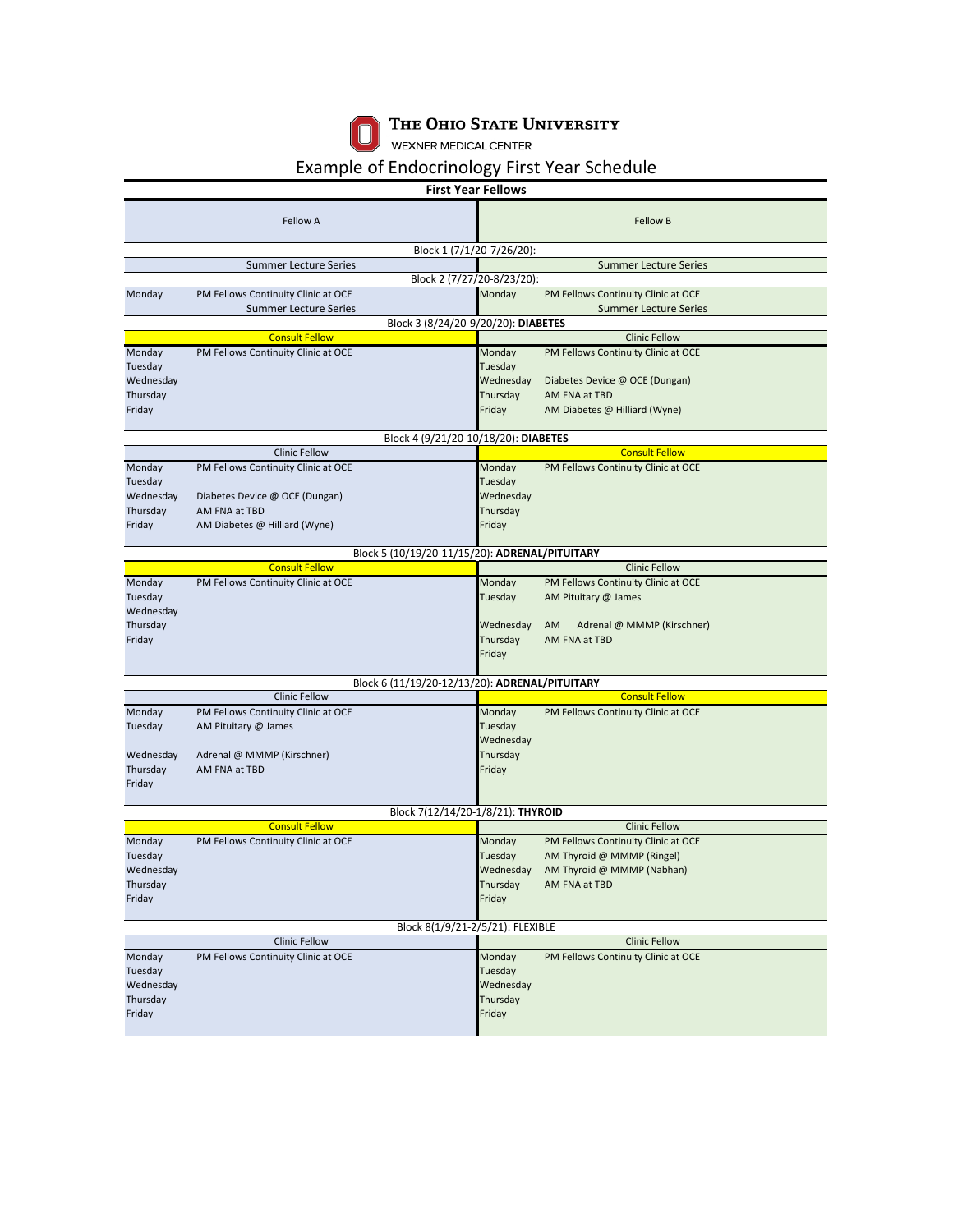| Block 9 (2/6/21-3/7/21): THYROID          |                                     |                                          |                                     |  |  |  |  |
|-------------------------------------------|-------------------------------------|------------------------------------------|-------------------------------------|--|--|--|--|
|                                           | <b>Clinic Fellow</b>                |                                          | <b>Consult Fellow</b>               |  |  |  |  |
| Monday                                    | PM Fellows Continuity Clinic at OCE | Monday                                   | PM Fellows Continuity Clinic at OCE |  |  |  |  |
| Tuesday                                   | AM Thyroid @ MMMP (Ringel)          | Tuesday                                  |                                     |  |  |  |  |
| Wednesday                                 | AM Thyroid @MMMP (Nabhan)           | Wednesday                                |                                     |  |  |  |  |
| Thursday                                  | AM FNA at TBD                       | Thursday                                 |                                     |  |  |  |  |
| Friday                                    |                                     | Friday                                   |                                     |  |  |  |  |
|                                           |                                     |                                          |                                     |  |  |  |  |
| Block 10 (3/8/21-4/4/21): BONE/MINERAL    |                                     |                                          |                                     |  |  |  |  |
|                                           | <b>Consult Fellow</b>               |                                          | <b>Clinic Fellow</b>                |  |  |  |  |
| Monday                                    | PM Fellows Continuity Clinic at OCE | Monday                                   | PM Fellows Continuity Clinic at OCE |  |  |  |  |
| Tuesday                                   |                                     | Tuesday                                  | AM Bone @ OCE (Ing)                 |  |  |  |  |
| Wednesday                                 |                                     | Wednesday                                | PM Bone @ CWH (Ryan)                |  |  |  |  |
| Thursday                                  |                                     | Thursday                                 | AM FNA at TBD                       |  |  |  |  |
| Friday                                    |                                     | Friday                                   |                                     |  |  |  |  |
| Block 11 (4/5/21-5/2/21): BONE/MINERAL    |                                     |                                          |                                     |  |  |  |  |
|                                           | <b>Clinic Fellow</b>                |                                          | <b>Consult Fellow</b>               |  |  |  |  |
| Monday                                    | PM Fellows Continuity Clinic at OCE | Monday                                   | PM Fellows Continuity Clinic at OCE |  |  |  |  |
| Tuesday                                   | AM Bone @ OCE (Ing)                 | Tuesday                                  |                                     |  |  |  |  |
| Wednesday                                 | Bone @ CWH (Ryan)                   | Wednesday                                |                                     |  |  |  |  |
| Thursday                                  | AM FNA at TBD                       | Thursday                                 |                                     |  |  |  |  |
| Friday                                    |                                     | Friday                                   |                                     |  |  |  |  |
|                                           |                                     |                                          |                                     |  |  |  |  |
|                                           |                                     | Block 12 (5/3/21-5/30/21): OBESITY/LIPID |                                     |  |  |  |  |
|                                           | <b>Consult Fellow</b>               |                                          | <b>Clinic Fellow</b>                |  |  |  |  |
| Monday                                    | PM Fellows Continuity Clinic at OCE | Monday                                   | PM Fellows Continuity Clinic at OCE |  |  |  |  |
| Tuesday                                   |                                     | Tuesday                                  |                                     |  |  |  |  |
| Wednesday                                 |                                     | Wednesday                                | PM Lipids @ Gahanna (Milks)         |  |  |  |  |
| Thursday                                  |                                     | Thursday                                 | AM FNA at TBD                       |  |  |  |  |
| Friday                                    |                                     | Friday                                   | AM Bariatric @ MMMP (O'Donnell)     |  |  |  |  |
|                                           |                                     |                                          |                                     |  |  |  |  |
| Block 13 (5/31/21-6/25/21): OBESITY/LIPID |                                     |                                          |                                     |  |  |  |  |
|                                           | <b>Clinic Fellow</b>                |                                          | <b>Consult Fellow</b>               |  |  |  |  |
| Monday                                    | PM Fellows Continuity Clinic at OCE | Monday                                   | PM Fellows Continuity Clinic at OCE |  |  |  |  |
| Tuesday                                   |                                     | Tuesday                                  |                                     |  |  |  |  |
| Wednesday                                 | PM Lipids @ Gahanna (Milks)         | Wednesday                                |                                     |  |  |  |  |
| Thursday                                  | AM FNA at TBD                       | Thursday                                 |                                     |  |  |  |  |
| Friday                                    | AM Bariatric @ MMMP (O'Donnell)     | Friday                                   |                                     |  |  |  |  |
|                                           |                                     |                                          |                                     |  |  |  |  |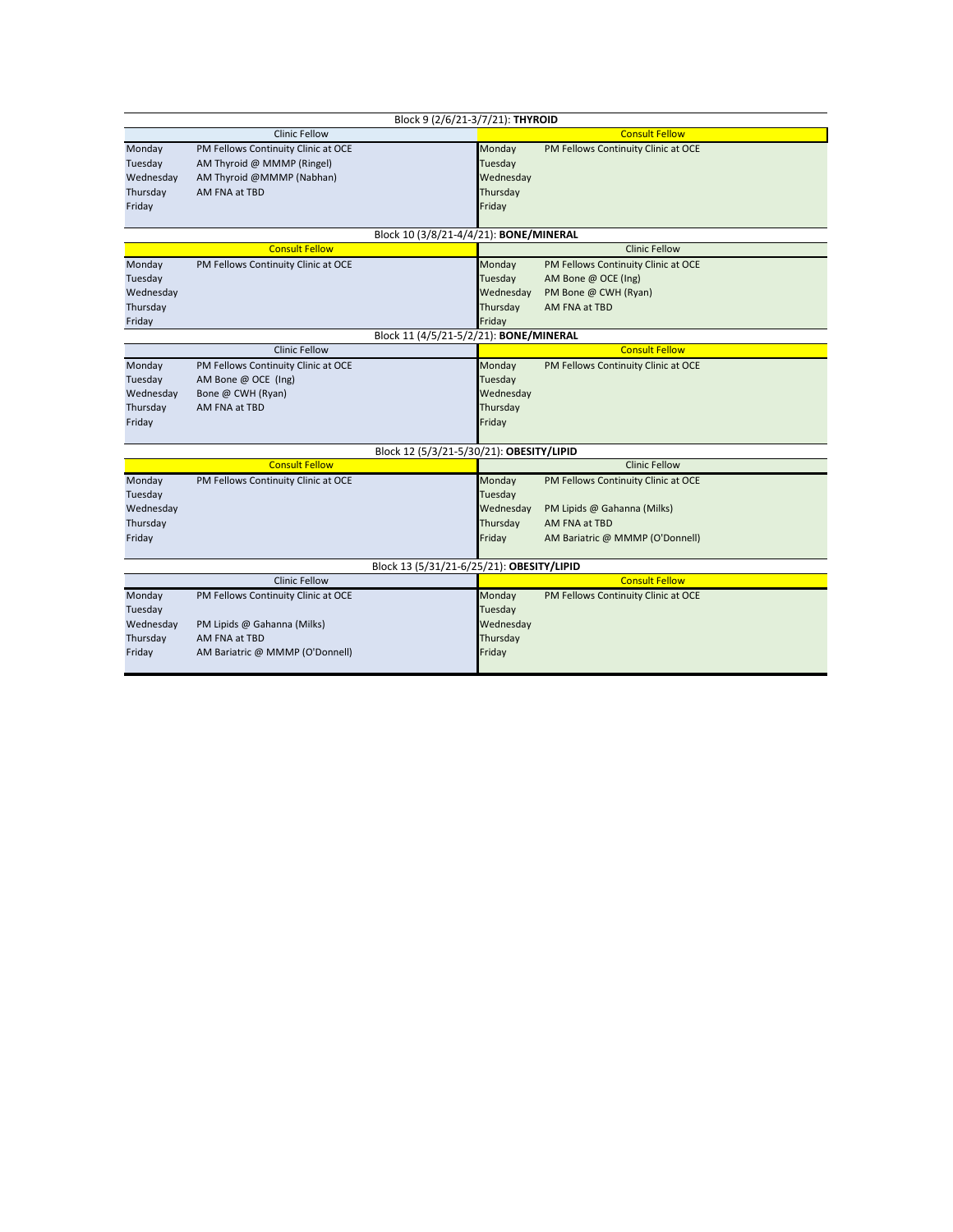

## THE OHIO STATE UNIVERSITY<br>WEXNER MEDICAL CENTER

## Example of Endocrinology Second Year Schedule

|                             |                                         | <b>Second Year Fellows</b> |                                     |  |  |  |  |  |
|-----------------------------|-----------------------------------------|----------------------------|-------------------------------------|--|--|--|--|--|
|                             | Fellow C                                |                            | <b>Fellow D</b>                     |  |  |  |  |  |
| Block 1 (7/1/20-7/26/20):   |                                         |                            |                                     |  |  |  |  |  |
|                             | <b>Consult Fellow</b>                   |                            | <b>Clinic Fellow</b>                |  |  |  |  |  |
| Monday                      | PM Fellows Continuity Clinic at CPE     | Monday                     | PM Fellows Continuity Clinic at CPE |  |  |  |  |  |
|                             | <b>Summer Lecture Series</b>            |                            | <b>Summer Lecture Series</b>        |  |  |  |  |  |
| Block 2 (7/27/20-8/23/20):  |                                         |                            |                                     |  |  |  |  |  |
|                             | <b>Clinic Fellow</b>                    |                            | <b>Consult Fellow</b>               |  |  |  |  |  |
| Monday                      | PM Fellows Continuity Clinic at CPE     | Monday                     | PM Fellows Continuity Clinic at CPE |  |  |  |  |  |
|                             | <b>Summer Lecture Series</b>            |                            | <b>Summer Lecture Series</b>        |  |  |  |  |  |
|                             |                                         | Block 3 (8/24/20-9/20/20)  |                                     |  |  |  |  |  |
| Monday                      | PM Fellows Continuity Clinic at CPE     | Monday                     | PM Fellows Continuity Clinic at CPE |  |  |  |  |  |
| Tuesday                     | <b>Pediatric Endocrinology</b>          | Tuesday                    | Reproductive Endocrinology          |  |  |  |  |  |
| Wednesday                   | <b>Pediatric Endocrinology</b>          | Wednesday                  |                                     |  |  |  |  |  |
| Thursday                    | <b>Pediatric Endocrinology</b>          | Thursday                   |                                     |  |  |  |  |  |
| Friday                      | <b>Research Mentor Block</b>            | Friday                     | <b>Research Mentor Block</b>        |  |  |  |  |  |
|                             |                                         |                            |                                     |  |  |  |  |  |
|                             |                                         | Block 4 (9/21/20-10/18/20) |                                     |  |  |  |  |  |
| Monday                      | PM Fellows Continuity Clinic at CPE     | Monday                     | PM Fellows Continuity Clinic at CPE |  |  |  |  |  |
| Tuesday                     | <b>Reproductive Endocrinology</b>       | Tuesday                    |                                     |  |  |  |  |  |
| Wednesday                   |                                         | Wednesday                  | <b>Pediatric Endocrinology</b>      |  |  |  |  |  |
| Thursday                    |                                         | Thursday                   |                                     |  |  |  |  |  |
| Friday                      | <b>Research Mentor Block</b>            | Friday                     | <b>Research Mentor Block</b>        |  |  |  |  |  |
|                             |                                         |                            |                                     |  |  |  |  |  |
|                             |                                         | Block 5 (10/19/20-11/15/20 |                                     |  |  |  |  |  |
| Monday                      | PM Fellows Continuity Clinic at CPE     | Monday                     | PM Fellows Continuity Clinic at CPE |  |  |  |  |  |
| Tuesday                     | <b>Endocrine Disorders in Pregnancy</b> | Tuesday                    |                                     |  |  |  |  |  |
| Wednesday                   |                                         | Wednesday                  |                                     |  |  |  |  |  |
| Thursday                    |                                         | Thursday                   |                                     |  |  |  |  |  |
| Friday                      | <b>Research Mentor Block</b>            | Friday                     | <b>Research Mentor Block</b>        |  |  |  |  |  |
|                             |                                         |                            |                                     |  |  |  |  |  |
| Block 6 (11/19/20-12/13/20) |                                         |                            |                                     |  |  |  |  |  |
| Monday                      | PM Fellows Continuity Clinic at CPE     | Monday                     | PM Fellows Continuity Clinic at CPE |  |  |  |  |  |
| Tuesday                     | <b>Endocrine Disorders in Pregnancy</b> | Tuesday                    |                                     |  |  |  |  |  |
| Wednesday                   |                                         | Wednesday                  |                                     |  |  |  |  |  |
| Thursday                    |                                         | Thursday                   |                                     |  |  |  |  |  |
| Friday                      | <b>Research Mentor Block</b>            | Friday                     | <b>Research Mentor Block</b>        |  |  |  |  |  |
| Block 7(12/14/20-1/8/21)    |                                         |                            |                                     |  |  |  |  |  |
| Monday                      | PM Fellows Continuity Clinic at CPE     | Monday                     | PM Fellows Continuity Clinic at CPE |  |  |  |  |  |
| Tuesday                     |                                         | Tuesday                    | Endocrine Disorders in Pregnancy    |  |  |  |  |  |
| Wednesday                   |                                         | Wednesday                  |                                     |  |  |  |  |  |
| Thursday                    |                                         | Thursday                   |                                     |  |  |  |  |  |
| Friday                      | <b>Research Mentor Block</b>            | Friday                     | <b>Research Mentor Block</b>        |  |  |  |  |  |
|                             |                                         |                            |                                     |  |  |  |  |  |